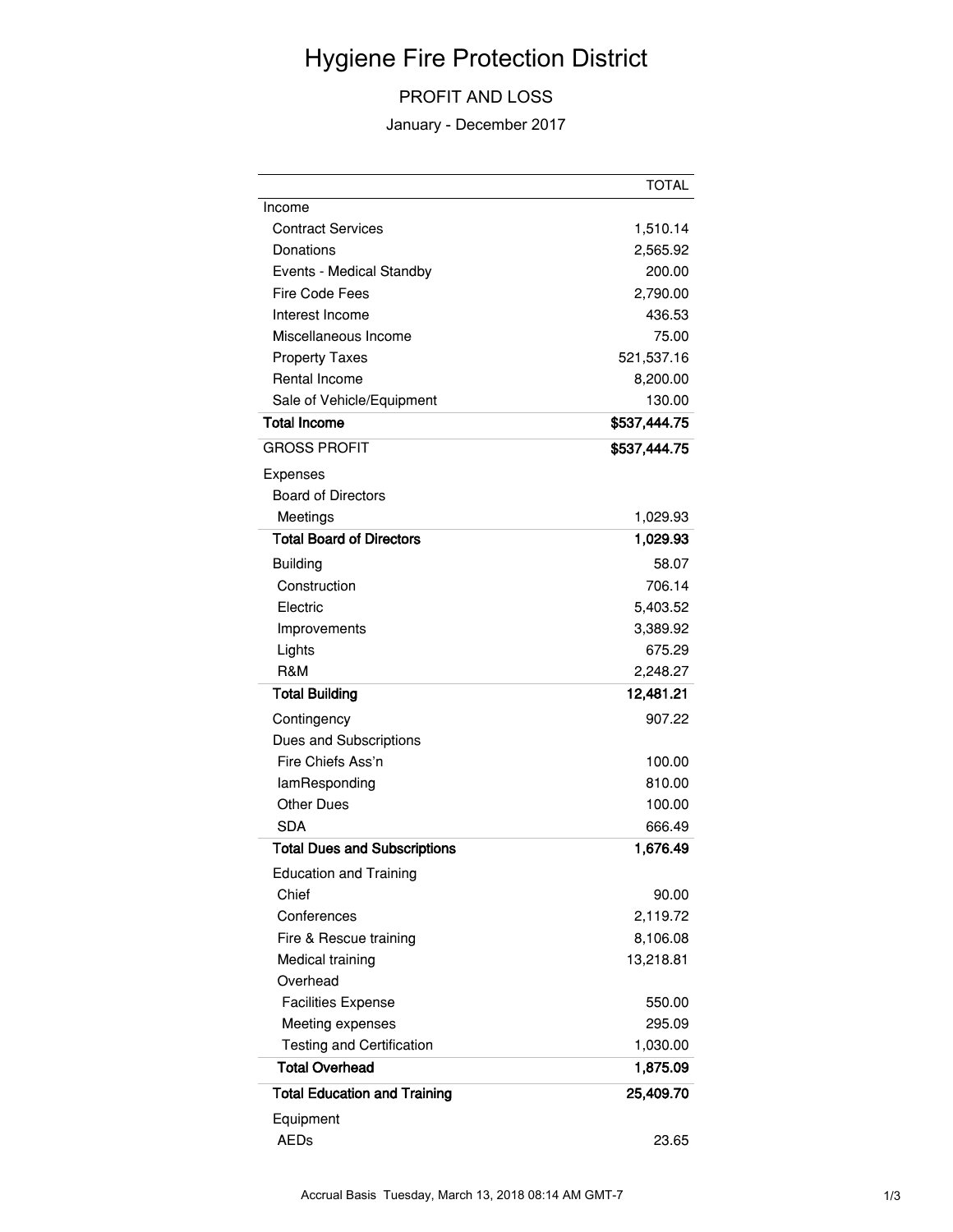|                                        | TOTAL      |
|----------------------------------------|------------|
| Apparatus                              | 49,296.91  |
| <b>Bunker Gear</b>                     | 10,380.04  |
| <b>Clothing &amp; Uniforms</b>         | 8,901.32   |
| Gas Detectors/Monitors                 | 639.02     |
| Medical Equipment & Supplies           | 5,645.65   |
| Pagers and Radio                       | 4,515.74   |
| R&M                                    | 12,920.76  |
| Reporting & Records Mgt System         | 1,985.00   |
| SCBA                                   | 26,477.00  |
| Station                                | 566.26     |
| <b>Wildland Gear</b>                   | 575.25     |
| <b>Total Equipment</b>                 | 121,926.60 |
| Equipment - Truck Lease Purchase       | 197,607.33 |
| Equipment - Truck Purchases            | 99,801.33  |
| Fees (Bank, Late, Finance)             | 91.54      |
| Incentive Pay Program                  | 31,516.97  |
| Insurance                              |            |
| Accident/sickness                      | 2,011.00   |
| Board Bond                             | 100.00     |
| Liability Insurance                    | 14,796.00  |
| <b>Workers Compensation</b>            | 6,048.00   |
| <b>Total Insurance</b>                 | 22,955.00  |
| <b>Mutual Aid</b>                      | 70.80      |
| Office and Administration              |            |
| Computer Programs, Purch, Repair       | 1,823.26   |
| Postage and Delivery                   | 198.89     |
| Printing and Reproduction              | 342.90     |
| Supplies                               | 857.74     |
| Vehicle Registration                   | 11.28      |
| Website and Internet                   | 1,846.56   |
| <b>Total Office and Administration</b> | 5,080.63   |
|                                        |            |
| Payroll Expenses                       |            |
| Colorado Unemployment                  | 221.44     |
| Employee Health Insurance              | 4,137.09   |
| <b>Federal Unemployment</b>            | 42.00      |
| FPPA D&D Insurance                     | 994.79     |
| <b>FPPA Pension</b>                    | 2,959.21   |
| Medicare                               | 802.65     |
| Processing                             | 1,011.09   |
| Salary                                 | 55,347.96  |
| Social Security                        | 705.25     |
| <b>Vehicle Allowance</b>               | 3,500.00   |
| <b>Total Payroll Expenses</b>          | 69,721.48  |
| <b>Pension Fund</b>                    | 35,463.25  |
| Personnel                              |            |
| Awards & Recognition                   | 1,786.72   |
| Checks - background, drug tests        | 716.10     |
| Meals                                  | 5,538.90   |
| Medical                                | 102.50     |